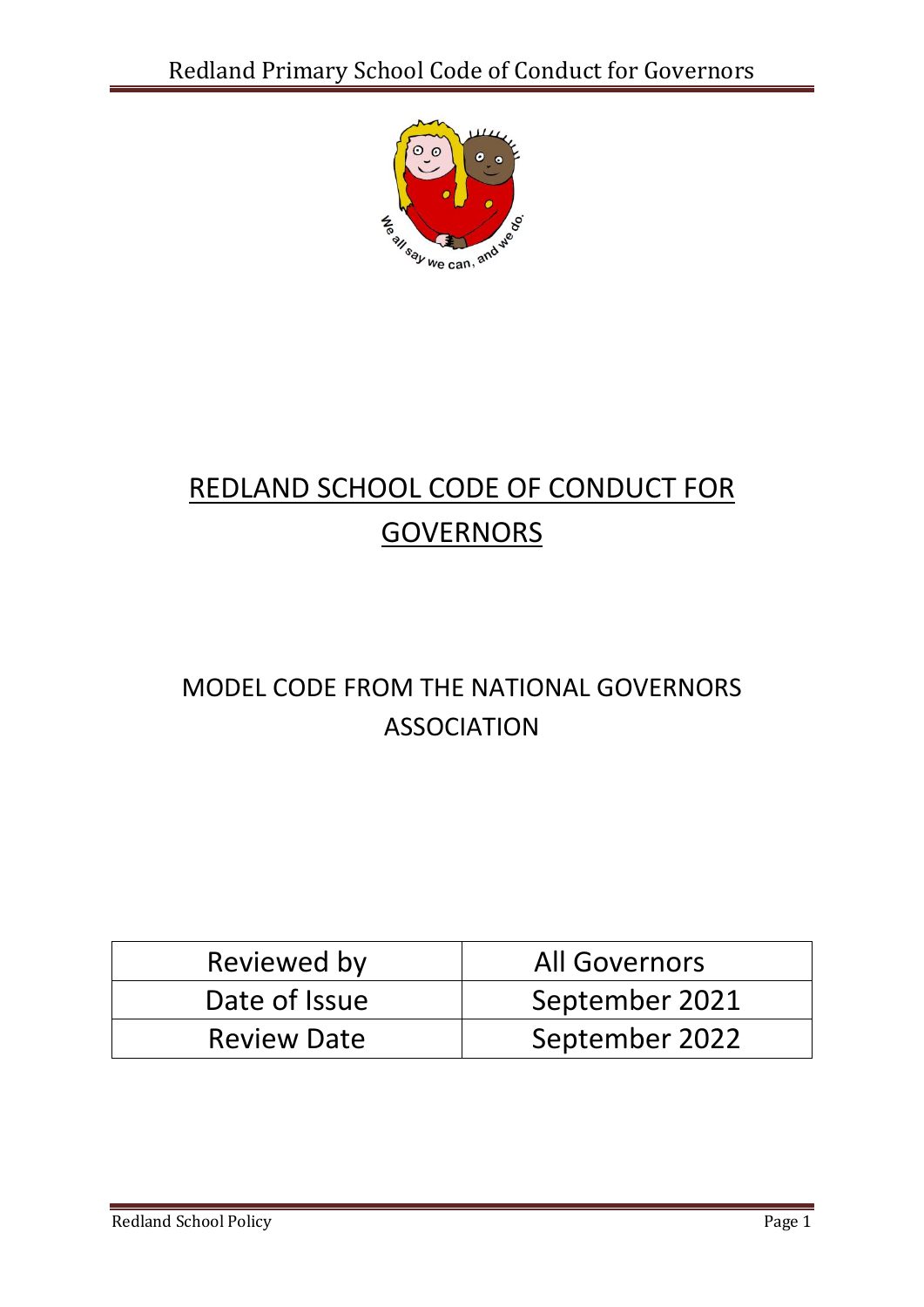# **Code of Conduct for School Governing Boards**

This code sets out the expectations on and commitment required from school governors, in order for the governing board to properly carry out its work within the school/s and the community.

Once approved by the governing board, the Code will apply to all governors.

We agree to abide by the Seven Nolan Principles of Public Life:

#### *Selflessness*

We will act solely in terms of the public interest.

#### *Integrity*

We will avoid placing ourselves under any obligation to people or organisations that might try inappropriately to influence us in our work. We will not act or take decisions in order to gain financial or other material benefits for ourselves, our family, or our friends. We will declare and resolve any interests and relationships.

#### *Objectivity*

We will act and take decisions impartially, fairly and on merit, using the best evidence and without discrimination or bias.

#### *Accountability*

We are accountable to the public for our decisions and actions and will submit ourselves to the scrutiny necessary to ensure this.

#### *Openness*

We will act and take decisions in an open and transparent manner. Information will not be withheld from the public unless there are clear and lawful reasons for so doing.

#### *Honesty*

We will be truthful.

#### *Leadership*

We will exhibit these principles in our own behaviour. We will actively promote and robustly support the principles and be willing to challenge poor behaviour wherever it occurs.

#### We will focus on our core governance functions:

- 1. ensuring there is clarity of vision, ethos and strategic direction
- 2. holding executive leaders to account for the educational performance of the organisation and its pupils and the performance management of staff
- 3. overseeing the financial performance of the organisation and making sure its money is well spent *NGA recognises the following as the fourth core function of governance:*
- 4. ensuring the voices of stakeholders are heard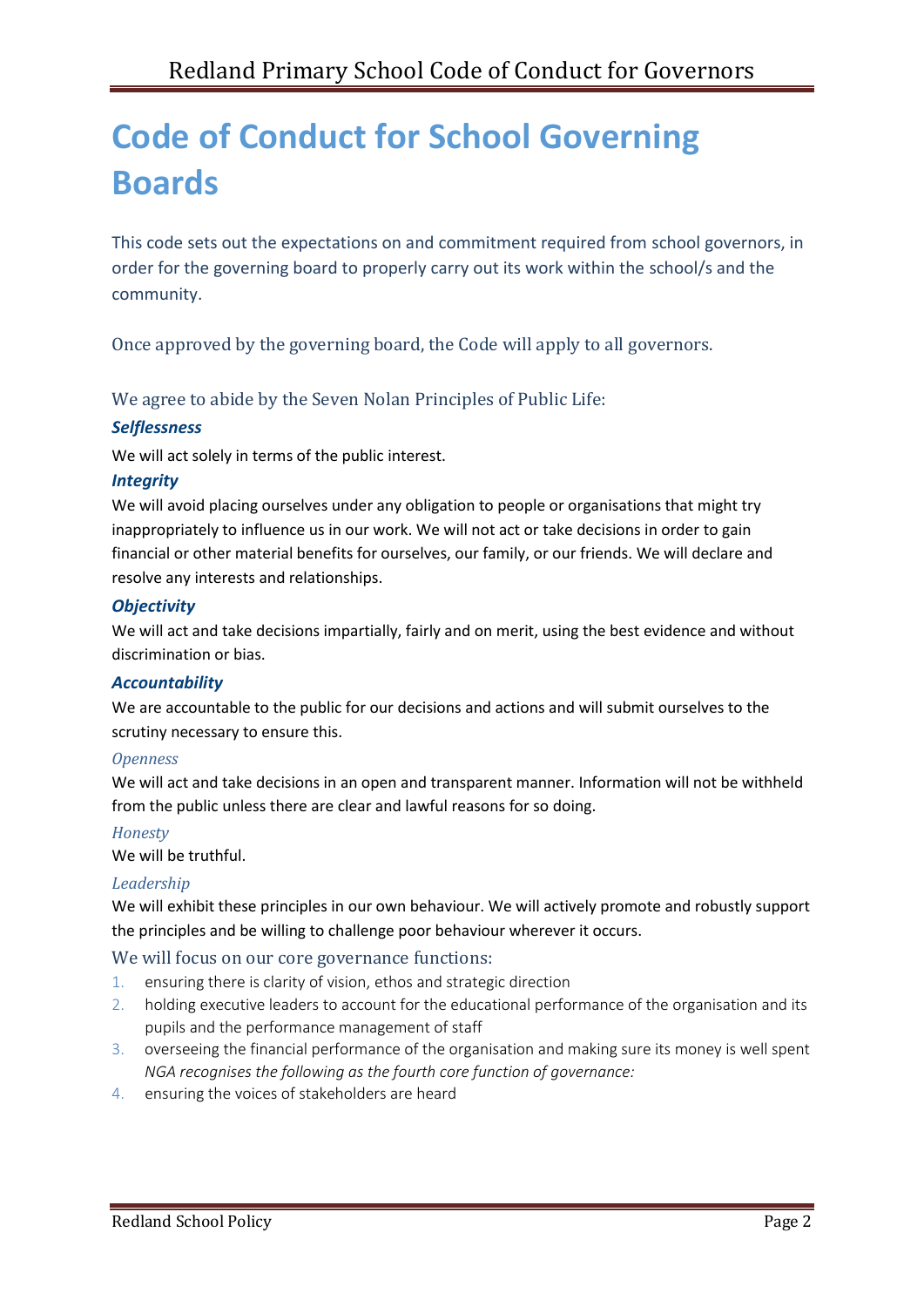#### As individual board members, we agree to:

#### *Fulfil our role & responsibilities*

- 1. We accept that our role is strategic and so will focus on our core functions rather than involve ourselves in day-to-day management.
- *2.* We will develop, share and live the ethos and values of our school/s.
- 3. We agree to adhere to school policies and procedures as set out by the relevant governing documents and law.
- 4. We will work collectively for the benefit of the school/s.
- 5. We will be candid but constructive and respectful when holding senior leaders to account.
- 6. We will consider how our decisions may affect the school/s and local community.
- 7. We will stand by the decisions that we make as a collective.
- 8. Where decisions and actions conflict with the Seven Principles of Public Life or may place pupils at risk, we will speak up and bring this to the attention of the relevant authorities.
- 9. We will only speak or act on behalf of the board if we have the authority to do so.
- 10. We will fulfil our responsibilities as a good employer, acting fairly and without prejudice.
- 11. When making or responding to complaints we will follow the established procedures.
- 12. We will strive to uphold the school's reputation in our private communications (including on social media).
- 13. \*We will not discriminate against anyone and will work to advance equality of opportunity for all.

#### *Demonstrate our commitment to the role*

- 1. We will involve ourselves actively in the work of the board, and accept our fair share of responsibilities, serving on committees or working groups where required.
- 2. We will make every effort to attend all meetings and where we cannot attend explain in advance why we are unable to.
- 3. We will arrive at meetings prepared, having read all papers in advance, ready to make a positive contribution and observe protocol.
- 4. We will get to know the school/s well and respond to opportunities to involve ourselves in school activities.
- 5. We will visit the school/s and when doing so will make arrangements with relevant staff in advance and observe school and board protocol.
- 6. When visiting the school in a personal capacity (for example, as a parent or carer), we will continue to honour the commitments made in this code.
- 7. We will participate in induction training and take responsibility for developing our individual and collective skills and knowledge on an ongoing basis.

#### *Build and maintain relationships*

- 1. We will develop effective working relationships with school leaders, staff, parents and other relevant stakeholders from our local community/communities.
- 2. We will express views openly, courteously and respectfully in all our communications with board members and staff both inside and outside of meetings.
- 3. \*We will work to create an inclusive environment where each board member's contributions are valued equally.
- 4. We will support the chair in their role of leading the board and ensuring appropriate conduct.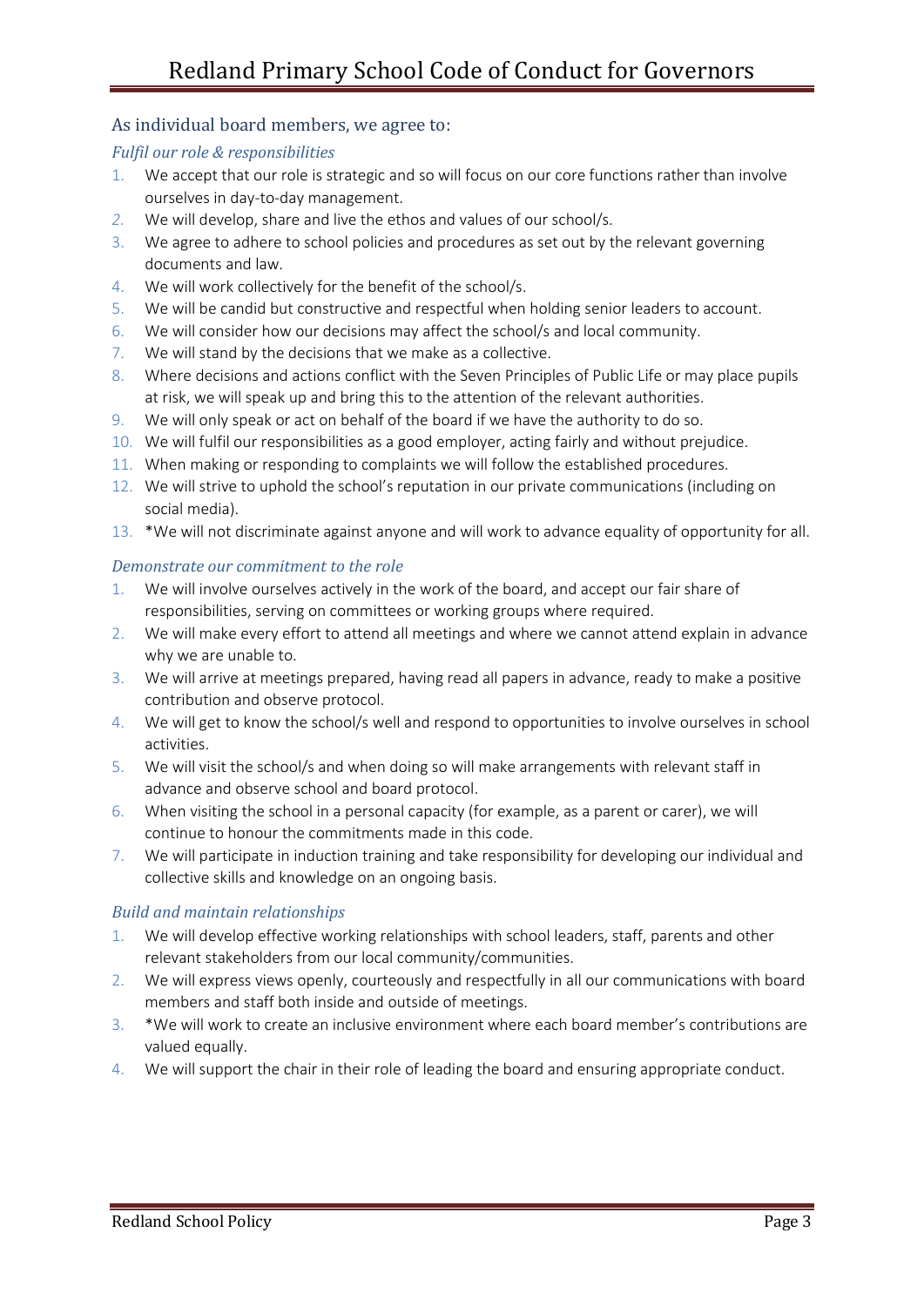#### *Respect confidentiality*

- 1. We will observe complete confidentiality both inside and outside of school when matters are deemed confidential or where they concern individual staff, pupils or families.
- 2. We will not reveal the details of any governing board vote.
- 3. We will ensure all confidential papers are held and disposed of appropriately.
- 4. We will maintain confidentiality even after we leave office.

#### *Declare conflicts of interest and be transparent*

- 1. We will declare any business, personal or other interest that we have in connection with the board's business, and these will be recorded in the register of business interests.
- 2. We will also declare any conflict of loyalty at the start of any meeting should the need arise.
- 3. If a conflicted matter arises in a meeting, we will offer to leave the meeting for the duration of the discussion and any subsequent vote.
- 4. We accept that the Register of Business Interests will be published on the school's website.
- 5. We will act in the best interests of the school as a whole and not as a representative of any group.
- 6. We accept that in the interests of open governance, our full names, date of appointment, terms of office, roles on the governing board, attendance records, relevant business and pecuniary interests, category of governor and the body responsible for appointing us will be published on the school website.
- 7. We accept that information relating to board members will be collected and recorded on the DfE's national database (Get information about schools), some of which will be publicly available.

#### *\*New statement added in 2021*

We understand that potential or perceived breaches of this code will be taken seriously and that a breach could lead to formal sanctions.

**The Governing Board agree that this code of conduct will be reviewed annually, upon significant changes to the law and policy or as needed and it will be endorsed by the full governing board.**